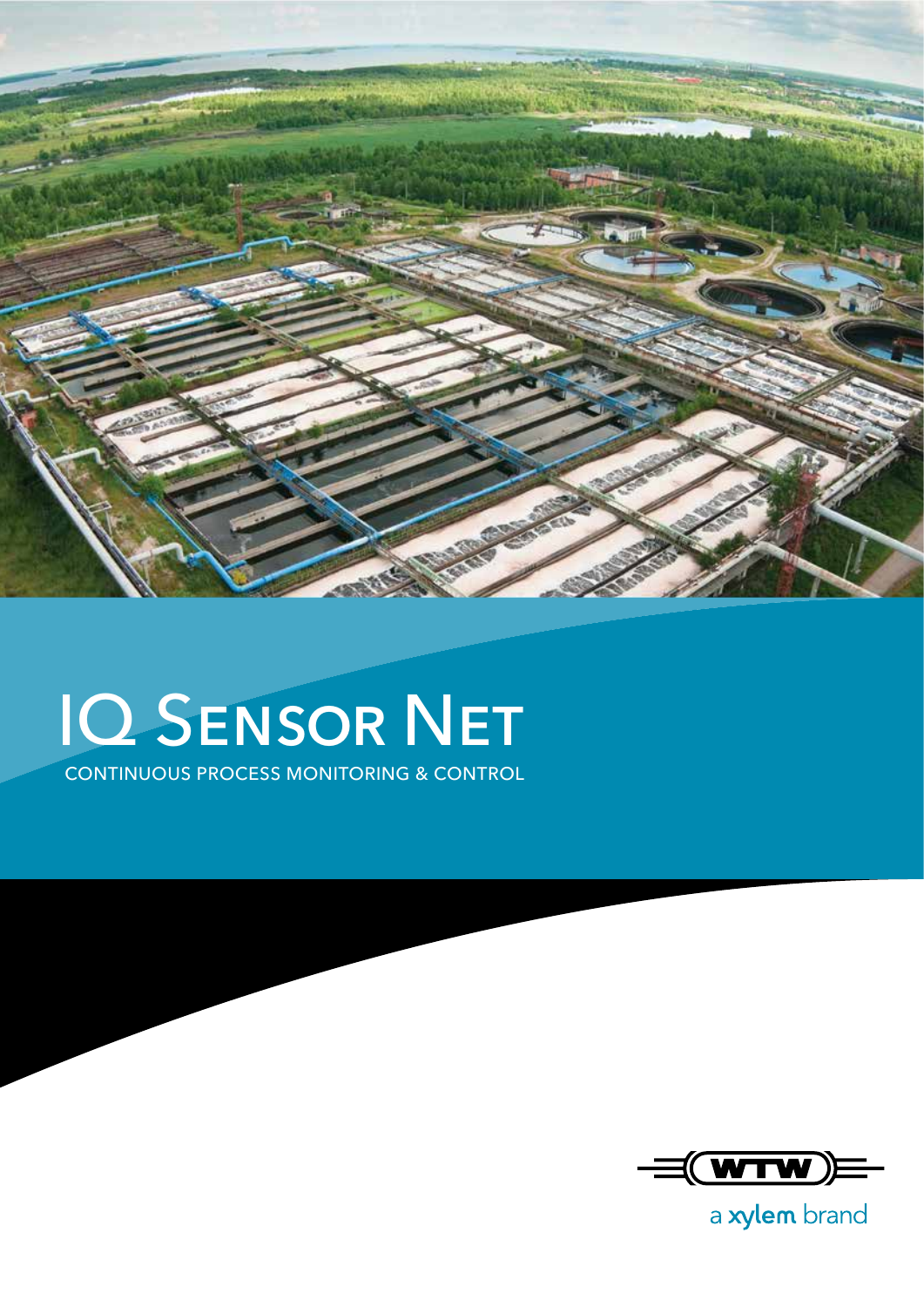

#### **Innovative Solutions for Challenging Problems**

WTW, a Xylem brand, is committed to providing our customers with solutions to their most challenging problems through the use of our expertise and innovative technology.

As part of that commitment, WTW continues to develop and launch new innovative product lines, building upon our proven sensor and analytics technology. We take pride in improving and setting new standards in the markets that we serve.

If you want to know more about Xylem, please visit www.xylem-analytics.com.au

### Table of Contents

|           | Online Instrumentation            |
|-----------|-----------------------------------|
| $2 - 3$   | <b>IQ SENSOR NET 2020 XT</b>      |
| $4 - 5$   | IQ SENSOR NET 282/284             |
| 6         | <b>IQ SENSOR NET Modules</b>      |
| $7 - 13$  | <b>IQ SENSOR NET Sensors</b>      |
| $14 - 15$ | <b>IQ SENSOR NET Illustration</b> |
| 16        | <b>IQ SENSOR NET Benefits</b>     |

**17** IQ SENSOR NET Order Guide

抑重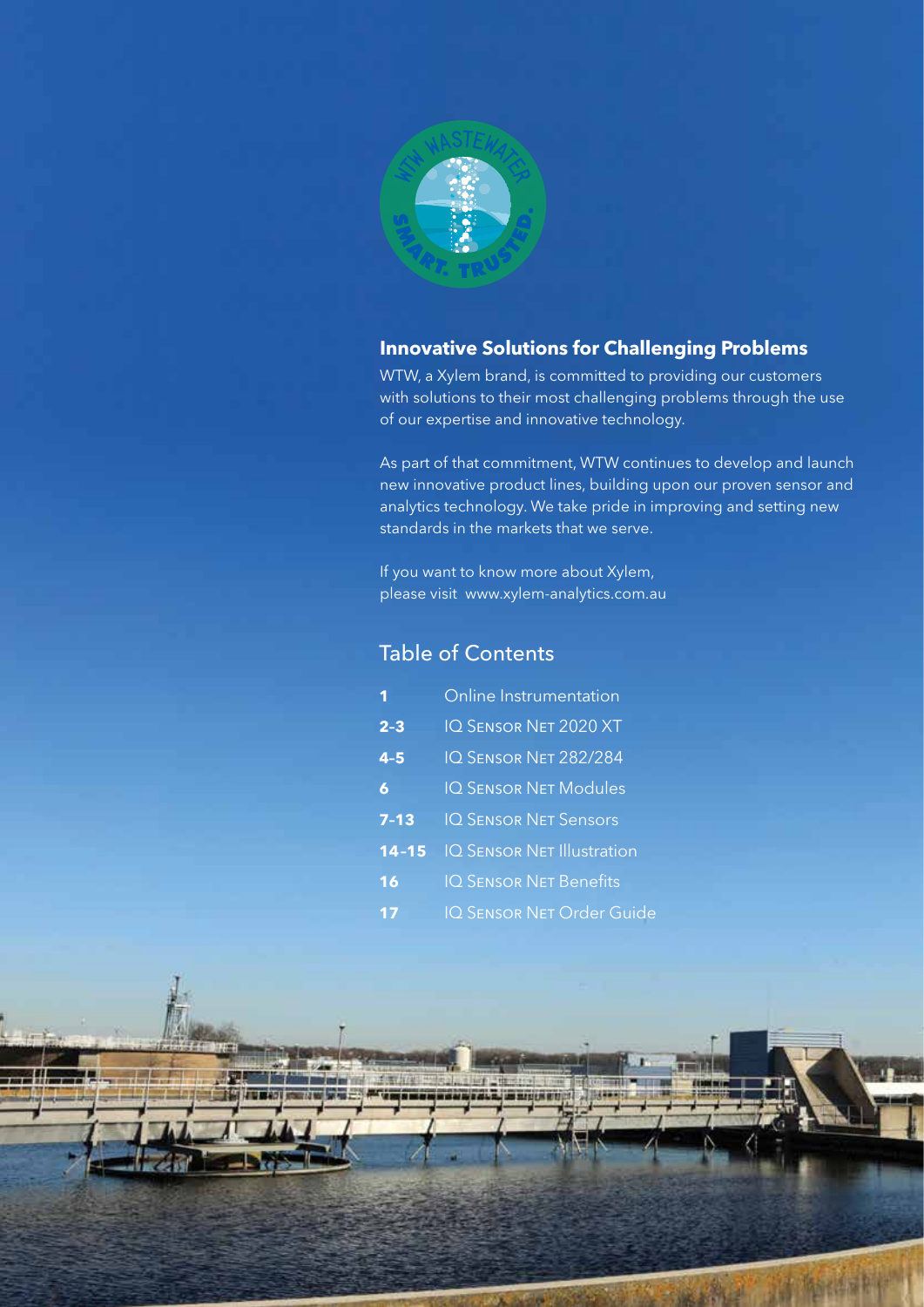#### **Online Instrumentation**

The IQ SENSOR NET has for many years set the standard for online measuring technology. It is suitable for conventional instrumentation with analog outputs as well as for field bus instrumentation.

The innovative digital sensors in this system represent the state of the art in process measuring. A new controller family MIQ/MC2 with integrated USB and LAN interfaces opens the IQ SENSOR NET system to the future-proof world of internet communication via TCP/IP technology. The new spectral UV-VIS sensors CarboVis®, NitraVis®, and NiCaVis® allow for chemical-free measurements of COD, TOC, BOD, SAC,  $NO<sub>3</sub>$ , NO<sub>2</sub>and TSS directly in the wastewater process.

Their new optical design, integrated ultrasonic cleaning system and high-tech materials Titanium and PEEK assure high measurement reliability, simple handling, and extreme durability. The new interface level sensor IFL 700 IQ is ideal for sludge management at wastewater treatment plants: based upon the ultrasonic measuring principle, it detects sludge-water interface levels via runtime of ultrasound signal echoes.

The IQ SENSOR NET system is therefore the most flexible, digitally based system that provides from 1 to 20 measuring points. For the measuring and control of wastewater, WTW offers the world's most complete line of pH/ORP, D.O., Conductivity, Nitrogen, Carbon, Phosphate, and unique self-cleaning Turbidity instrumentation, as well as comprehensive accessories.

The dependability, reliability, and versatility of WTW field-proven Ammonia, Phosphate, Nitrite, and Nitrate analyzers, probes; and pH, ORP, D.O., and Conductivity systems and meters have established WTW products as industry standards world-wide. WTW has built a solid reputation in its more than 60-year history by providing "best in class" products with unparalleled customer and technical support.

WTW strives to deliver solutions to our customers' measuring problems. Our Customer Care Centers are dedicated to ensuring each customer's individual success. WTW's extensive applications library, coupled with knowledgeable applications specialists, provide for rapid resolutions to technical challenges. With support facilities around the globe, the WTW manufacturing center, located just south of Munich, Germany, delivers quality technical instrumentation with continuous support. We are proud to present our product offering to you and look forward to serving your needs.

**1**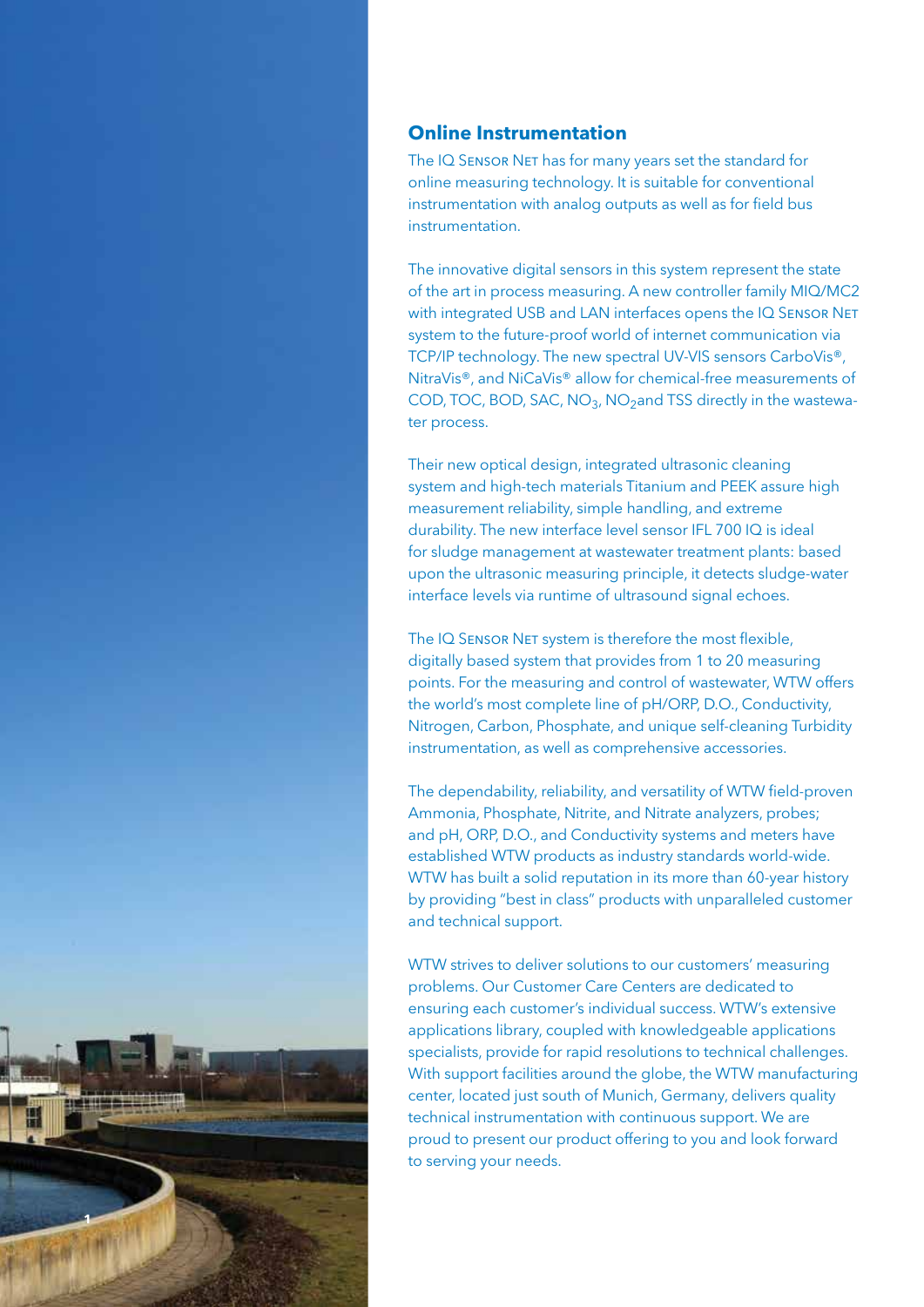# IQ Sensor Net 2020 XT

Improve operational efficiency with continuous data. With an easily scalable solution, the 2020 XT allows for the connection of up to 20 sensors. Add sensors at any time and at any location or change them out with ease. This completely modular plug-and-play system allows you to monitor and control the water quality in your wastewater facility continuously and accurately.

### Only WTW can offer:

- 3-year warranty
- Ultrasonic cleaning on some sensors
- System-wide lightning protection
- Modular expansion from 1 to 20 sensors
- Easily stack modules without extra wiring
- One cable for power and communications
- Factory-calibrated optical DO cap with a 2-year warranty
- USB interface (can be used for security)
- System redundancy for backup control





 $1.55$ 988 81

 $6.62 -$ 

ALC:

 $19.87$ 

 $000$ 

- Up to 20 digital sensors, any combination
- Easy, intuitive system expansion
- Centralized power supply along entire network
- Numerous relays and outputs may be selected
- Communications via modem, wireless transmission, PROFIBUS, MODBUS, RS-232
- LED status update
- Integrates into existing systems
- Change or move parameters at any time with ease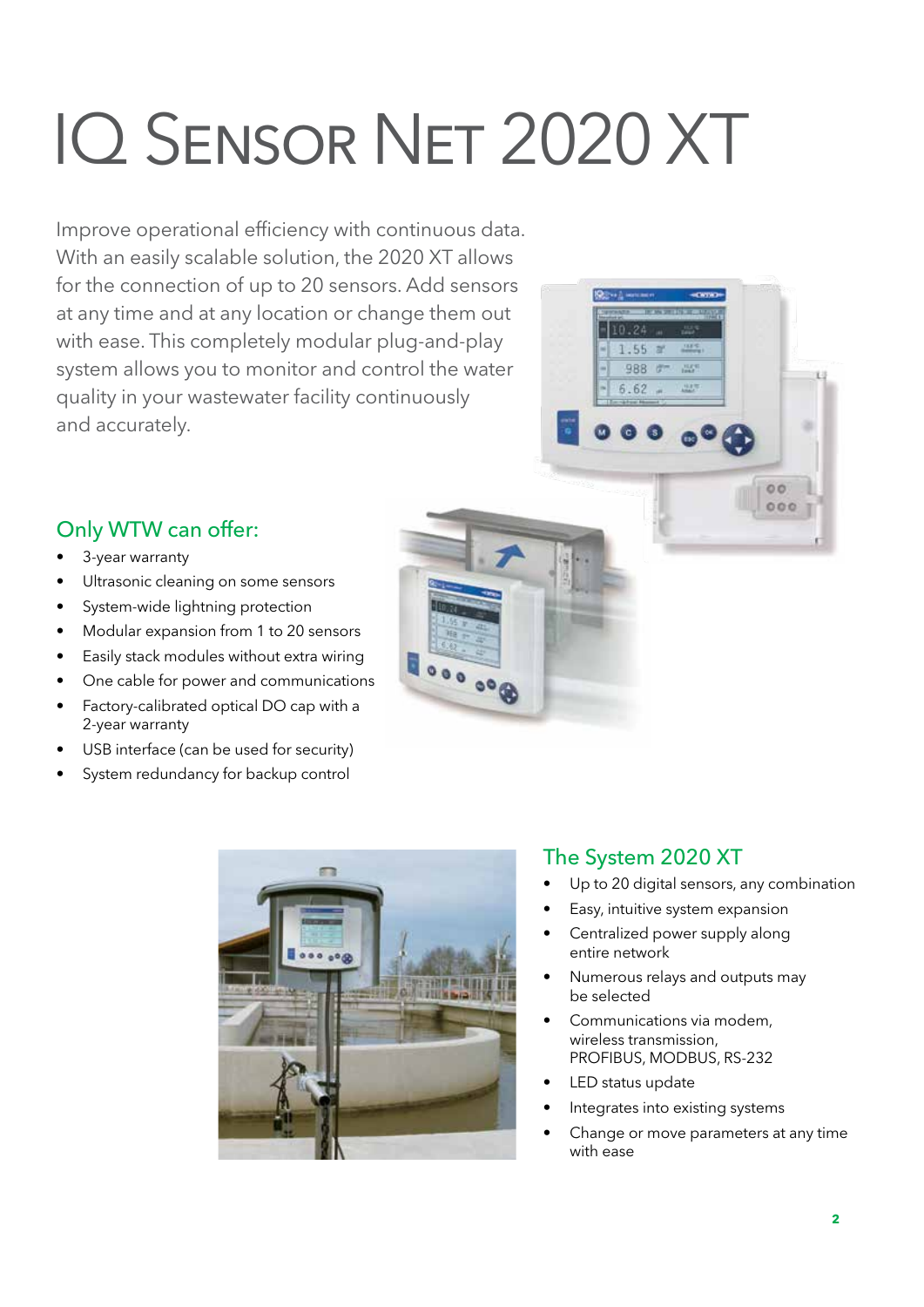#### **Parameters**

| Temperature                  | Turbidity      |
|------------------------------|----------------|
| Dissolved oxygen             | <b>TSS</b>     |
| (optical or electrochemical) | Ammonium       |
| рH                           | <b>Nitrate</b> |
| <b>ORP</b>                   | <b>Nitrite</b> |
| Conductivity/                | Potassium      |
| Specific conductance         | COD, TOC, DOC, |
| Salinity                     | SAC. BOD       |
|                              |                |



An example of a 2020 XT system using 7 sensors to monitor and control throughout a facility.

| <b>2020 XT Terminal</b>                          |                                                                     |
|--------------------------------------------------|---------------------------------------------------------------------|
| <b>Certifications</b>                            | ETL, cETL (conforms with relevant UL and Canadian<br>standards), CE |
| <b>Integrated Lightning</b><br><b>Protection</b> | EN 61326 enhanced over voltage protection<br>for entire system      |
| <b>Electrical</b>                                | Directly via IQ SensorNet when coupled<br>to an MIO module          |
| <b>Datalogging</b>                               | 525,600 data sets                                                   |
| <b>Display</b>                                   | Graphic; 320 x 240 pixels; backlit                                  |
| <b>Warranty</b>                                  | 3 years                                                             |
| <b>Operating Temperature</b>                     | -4 to $131^{\circ}$ F (-20 to $55^{\circ}$ C)                       |
|                                                  |                                                                     |

in de ling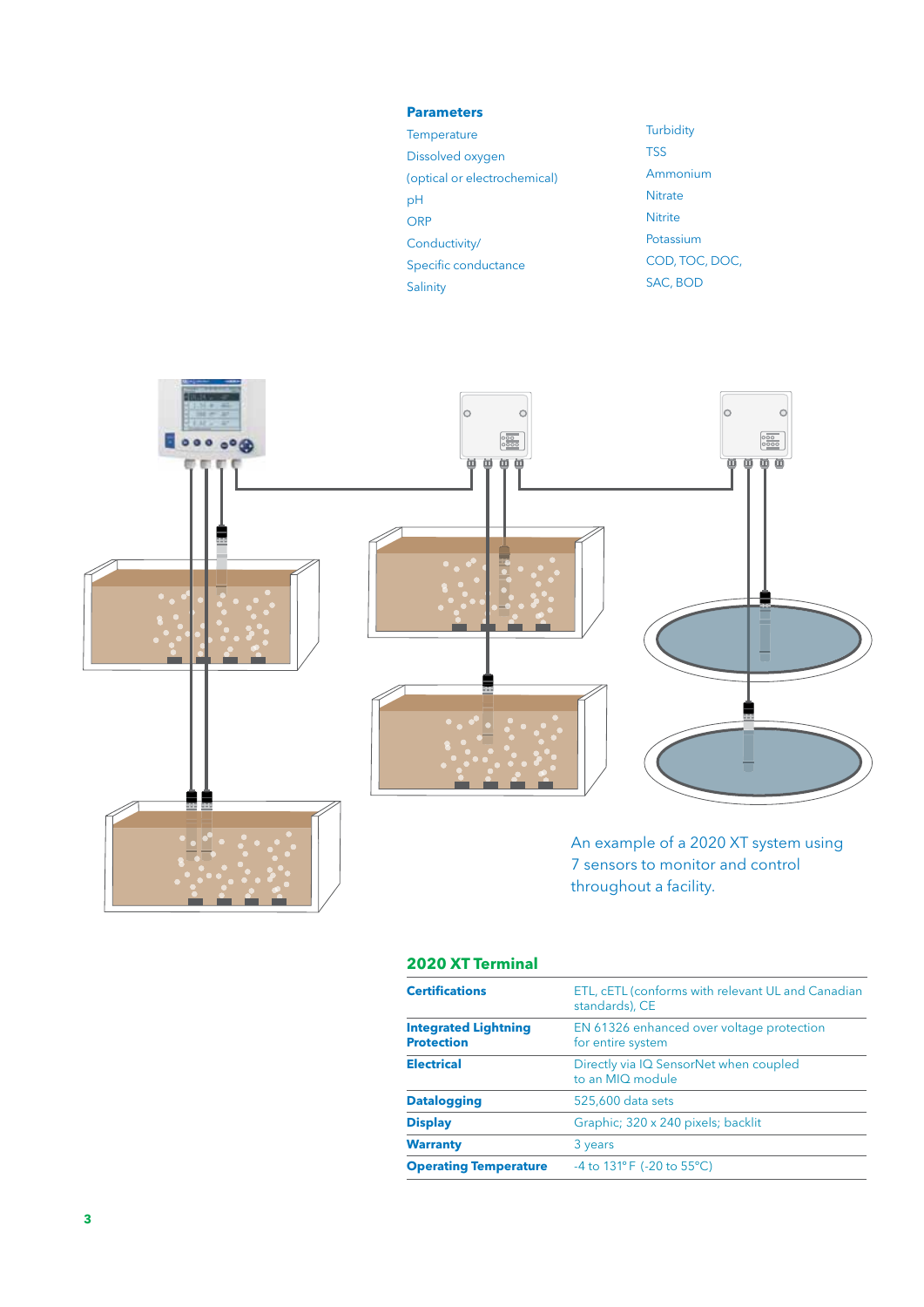## IQ Sensor Net 282/284



The WTW IQ SENSOR NET 282/284 is a modular system for a complete sensor network ideal for various installation needs. The modular system can accept additional sensors easily at any time. This is a powerful system to continuously measure water quality parameters anywhere in a facility for process control.

#### System 282/284

- Connect 1-4 digital sensors for a variety of parameters
- 2-wire cable provides power and communications
- Ultrasonic cleaning on some sensors
- Analog output, Modbus, Profibus and Ethernet interfaces available
- System-wide lightning protection
- Analog or digital outputs; relays
- 3-year warranty

| Model DIQ/S 282 CR-3                     | Model DIQ/S 282 - PR                                                     | Model DIQ/S 282 - MOD                                           | <b>DIO/S 282 CR3-E</b>                                                                          | <b>DIQ/S 282 - EF</b>                                                      |
|------------------------------------------|--------------------------------------------------------------------------|-----------------------------------------------------------------|-------------------------------------------------------------------------------------------------|----------------------------------------------------------------------------|
| 1-2 IQ sensors                           | 1-2 IQ sensors                                                           | 1-2 IQ sensors                                                  | 1-2 IQ sensors                                                                                  | 1-2 IQ sensors                                                             |
| $3 \times (0)$ 4-20mA, $3 \times$ relays | <b>PROFIBUS</b> connection, 3<br>x relays. D-SUB connec-<br>tor required | MODBUS connection, 3 x  <br>relays. D-SUB connector<br>required | $3x(0)$ 4-20mA, $3x$<br>relays. RJ45 interface for<br>internet connection and<br>remote control | Ethernet fieldbus, inter-<br>net connection, remote<br>control, 3 x relays |

| Model DIQ/S 284 CR-3              | Model DIQ/S 284 - PR                                                     | Model DIQ/S 284 - MOD                                                                         | $\overline{D}$ DIO/S 284 CR3-E                                          | <b>DIQ/S 284 - EF</b>                                                      |
|-----------------------------------|--------------------------------------------------------------------------|-----------------------------------------------------------------------------------------------|-------------------------------------------------------------------------|----------------------------------------------------------------------------|
| Upto 4 IQ sensors                 | Upto 4 IQ sensors                                                        | Upto 4 IQ sensors                                                                             | Upto 4 IQ sensors                                                       | Upto 4 IQ sensors                                                          |
| $6 \times (0)$ 4-20mA, 6 x relays | <b>PROFIBUS</b> connection, 3<br>x relays. D-SUB connec-<br>tor required | MODBUS connection, $3 \times 6 \times (0)$ 4-20mA, 6 x<br>relays. D-SUB connector<br>required | relays. RJ45 interface for<br>internet connection and<br>remote control | Ethernet fieldbus, inter-<br>net connection, remote<br>control, 3 x relays |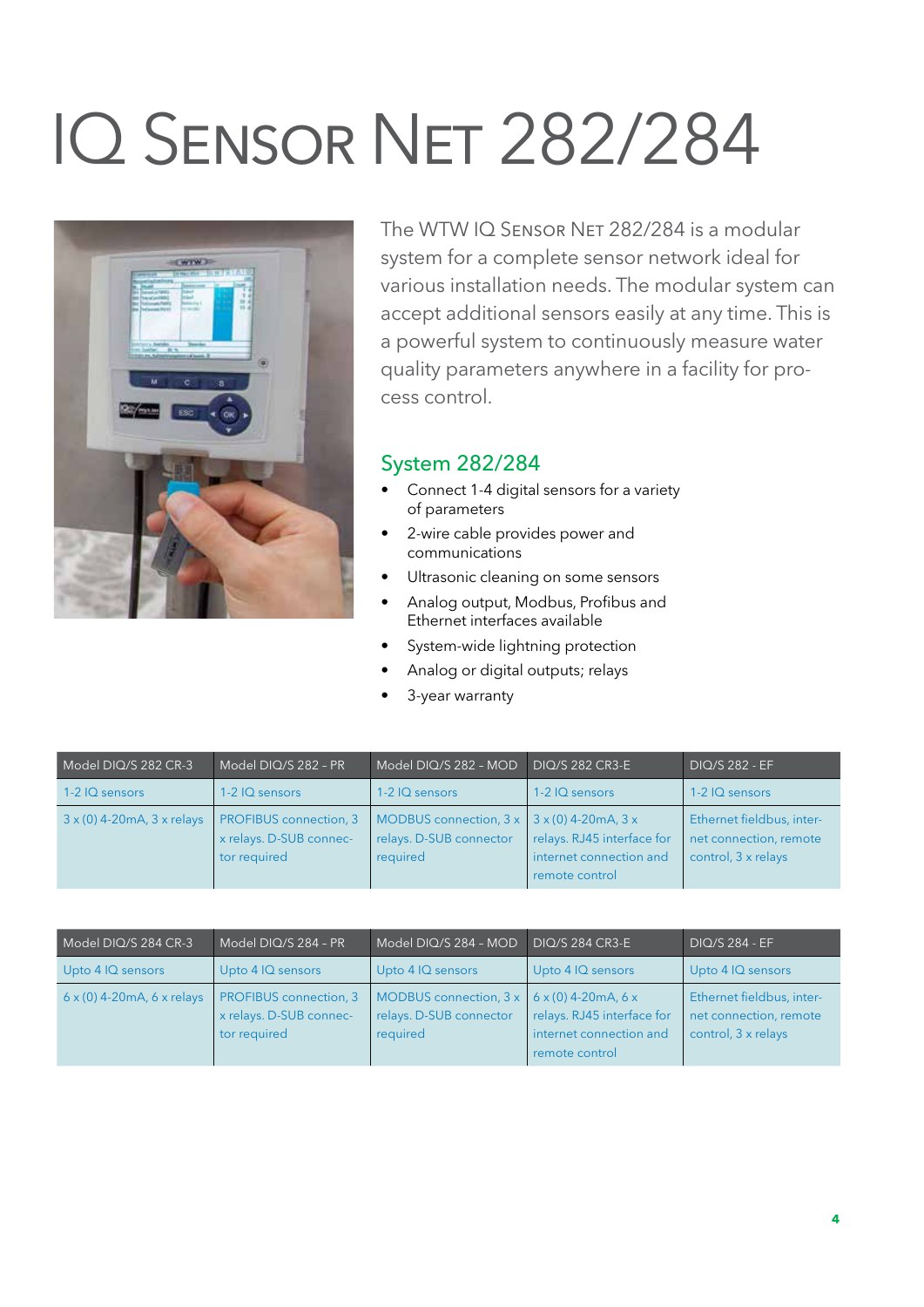#### **Example 1 Example 2**

| <b>Example with 2 IQ sensors</b> | Order no.     |
|----------------------------------|---------------|
| DIO/S 282-CR3-E                  | 472 113       |
| 2 x SACIQ-7.0                    | 480 042       |
| DIO/JB                           | 472 005       |
| 2 x IQ sensors                   | user selected |







Controller with 4 connected IQ sensors (6 x mA, 6 x Relays, Ethernet interface for remote control as option)

#### **System 282/284 Technical Data**

| <b>Connectable sensors</b>  | all IQ sensors, at DIQ/S 282: 2, at DIQ/S 284:4                                                                                                                      |
|-----------------------------|----------------------------------------------------------------------------------------------------------------------------------------------------------------------|
| <b>Parameters</b>           | ph/ORP, O2, Cond, Turbidity, TSS, NH4+, NO2,<br>NO3, NOx, PO4, COD, BOD, TOC, DOC, SAC,<br>UVT, sludge level                                                         |
| <b>Interfaces</b>           | USB and data logger (as standard); as option:<br>PROFIBUS (RS 485) or MODBUS (RS 485) or Eth-<br>ernet/IP, MODBUS TCP, PROFINET (RJ45) or RJ45<br>for remote control |
| <b>Overall cable length</b> | 250m (820ft.)                                                                                                                                                        |
| <b>Power supply</b>         | Wide range power supply (100240VAC) or 24V                                                                                                                           |

#### **Parameters**

**Temperature** Dissolved oxygen (optical or electrochemical) pH **ORP** Conductivity/ Specific conductance Salinity **Turbidity** TSS Ammonium Nitrate/Nitrite Potassium COD, TOC, DOC, SAC, BOD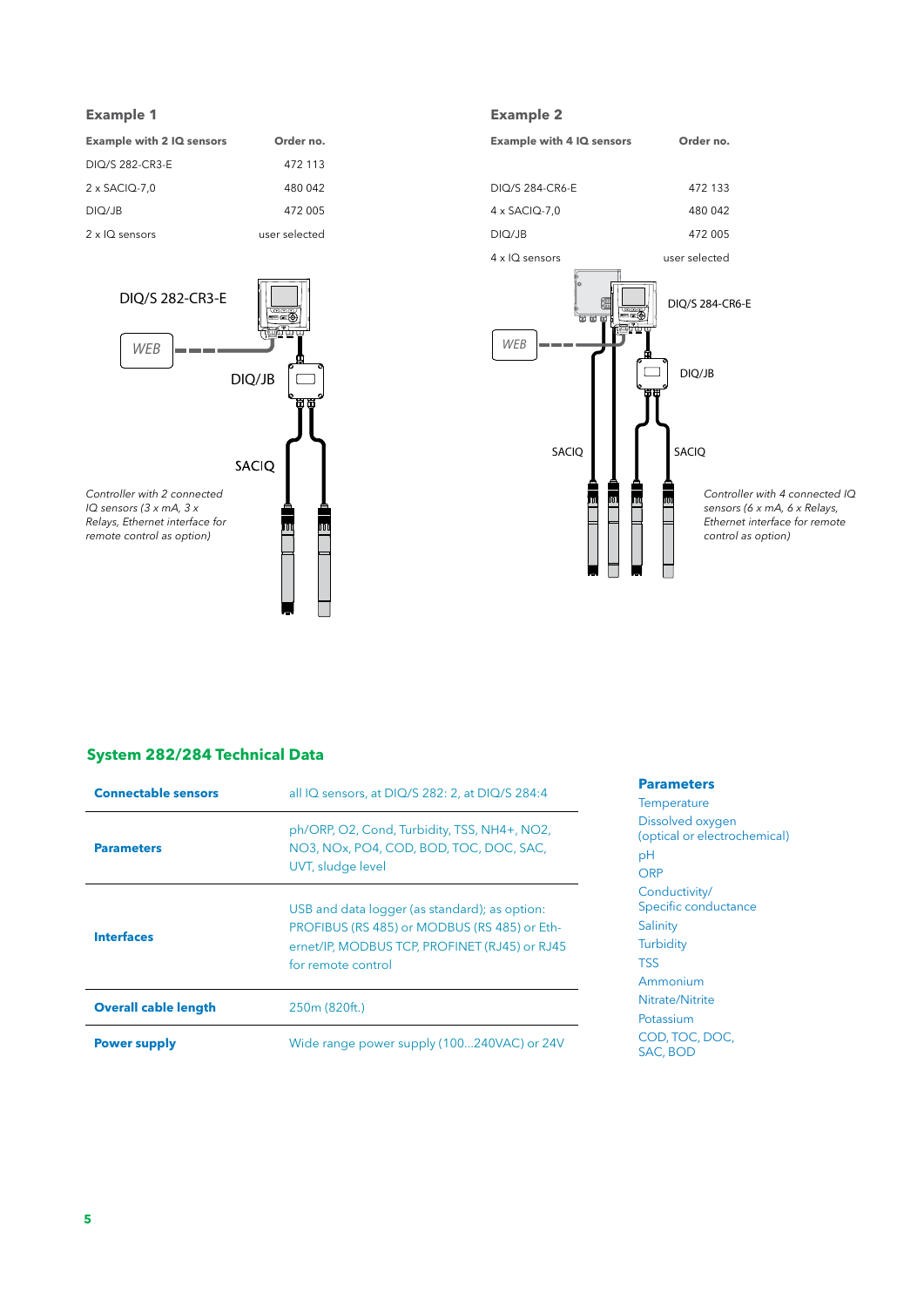# IQ Sensor Net Modules

IQ SENSOR NET modules provide a variety of functions from power, to communications, to outputs in order to improve your system's efficiency. All modules can be installed anywhere in the system, either individually or in stacks.

Up to three modules can be mechanically connected to form a stack. Simultaneous mechanical and electrical connections are instantaneous once stacked.



### Module Options

|                                                 | $2020$ XT (up to 20 sensors)        | Б<br>284 (up to 4 sensors)<br>282 (up to 2 sensors)         |
|-------------------------------------------------|-------------------------------------|-------------------------------------------------------------|
|                                                 | <b>Model Numbers</b>                | <b>Part Numbers</b>                                         |
| <b>Power Supply Modules</b>                     | MIQ/PS, MIQ/24V                     | MIQ/PS, MIQ/24V                                             |
| <b>Analog Output Modules</b>                    | MIQ/CR3, MIQ/C6, MIQ/R6             | MIQ/CR3, MIQ/C6, MIQ/R6                                     |
| Interface Modules                               | MIQ/IF232, MIQ/2-MOD, MIQ/2-PR      | DIQ/S 282-PR, DIQ/S 282-MOD, DIQ/S 282-CR3-E, DIQ/S 282-EF, |
|                                                 |                                     | DIQ/S 284-PR, DIQ/S 284-MOD, DIQ/S 284-CR3-E, DIQ/S 284-EF  |
| <b>Magnetic Valve Modules</b>                   | MIQ/CHV Plus                        | DIQ/CHV, MIQ/CHV Plus                                       |
| <b>Wireless Communication</b><br><b>Modules</b> | MIQ/WL Set                          | MIQ/WL Set                                                  |
| <b>Analog Input Modules</b>                     | MIQ/IC2                             | MIQ/IC2                                                     |
| <b>Extension Modules</b>                        | MIQ/JB, MIQ/JBR,                    | DIQ/JB, MIQ/JB                                              |
| <b>Compensation Modules</b>                     | MIQ/MC2, MIQ/2-PR, MIQ/2-MOD        |                                                             |
| <b>Controller Modules</b>                       | MIQ/MC2, MIQ/MC2-PR,<br>MIQ/MC2-MOD |                                                             |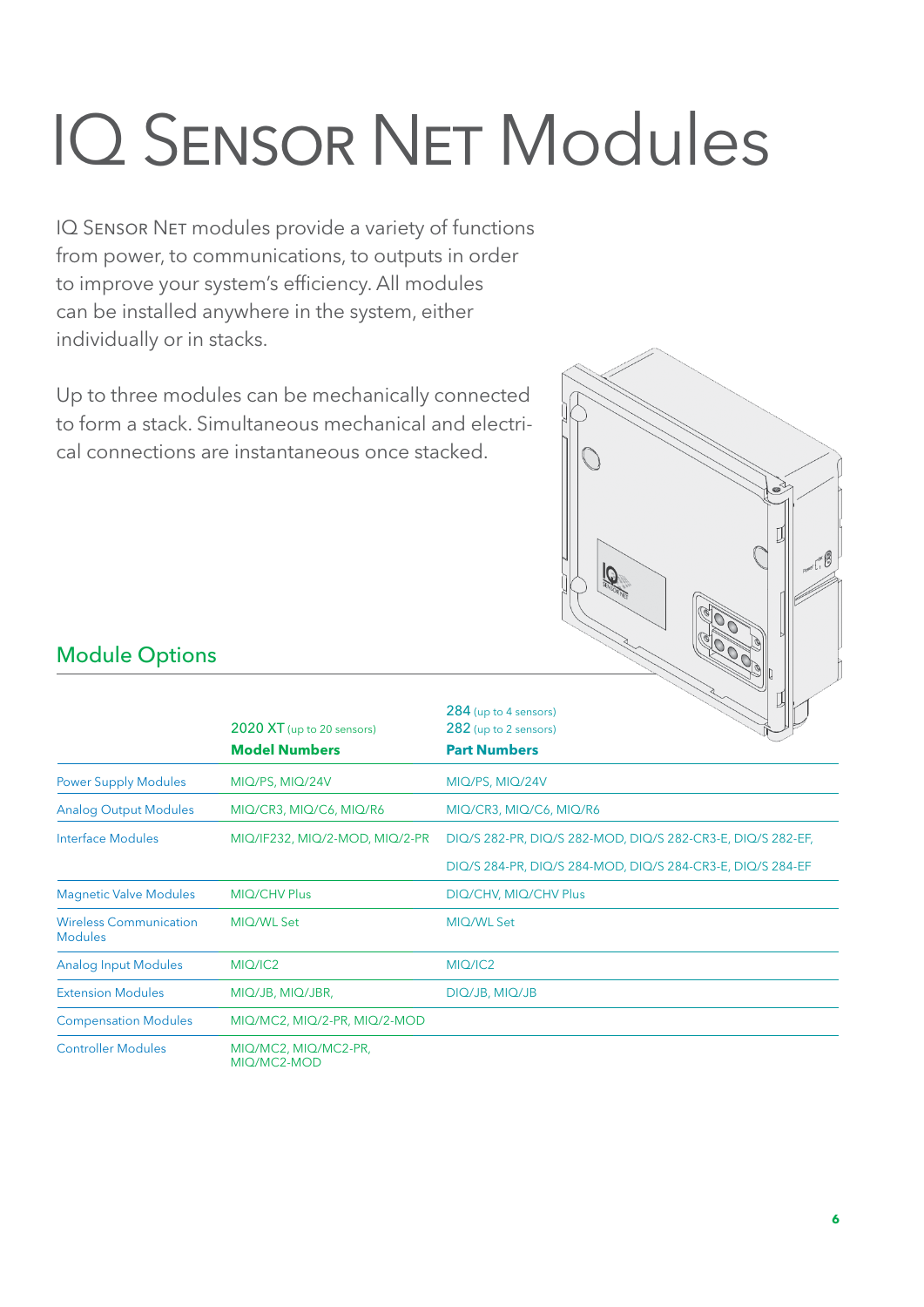# IQ Sensor Net Sensors

All IQ SENSOR NET sensors are rugged, reliable digital sensors designed specifically for wastewater applications. Once a sensor is fixed at a location, it can easily be moved by the user. Sensors can also be switched out with different sensor parameters without rewiring or running conduit. Simply unscrew one and put the new one in place.



#### TetraCon® conductivity/salinity/TDS

- 4-electrode design
- robust and durable in the field
- wide measurement range
- fouling resistant
- 2-year warranty

#### **TetraCon® Sensor**

| <b>Operating Temperature</b> | 32 to 140°F (0 to 60°C)                                                                                                                                                                                           |  |
|------------------------------|-------------------------------------------------------------------------------------------------------------------------------------------------------------------------------------------------------------------|--|
| <b>Conductivity</b>          | Range:<br>$0.00$ to 20.00 $\mu$ S/cm<br>0.0 to 200.0 µS/cm<br>0.000 to 2.000 mS/cm<br>0.00 to 20.00 mS/cm<br>$0.0$ to $200.0$ mS/cm<br>0 to $500$ mS/cm<br>Accuracy:<br>$\pm$ 1.5% of reading without calibration |  |
| <b>Salinity</b>              | $\pm$ 0.7% of reading with calibration<br>Range:<br>$0$ to $70$ ppt                                                                                                                                               |  |
| <b>TDS</b>                   | Range:<br>0 to 2000 mg/L                                                                                                                                                                                          |  |
| <b>Cell Constant</b>         | $K = 0.917$ cm (in free solution)<br>$K = 0.933$ (with flow thru adapter)                                                                                                                                         |  |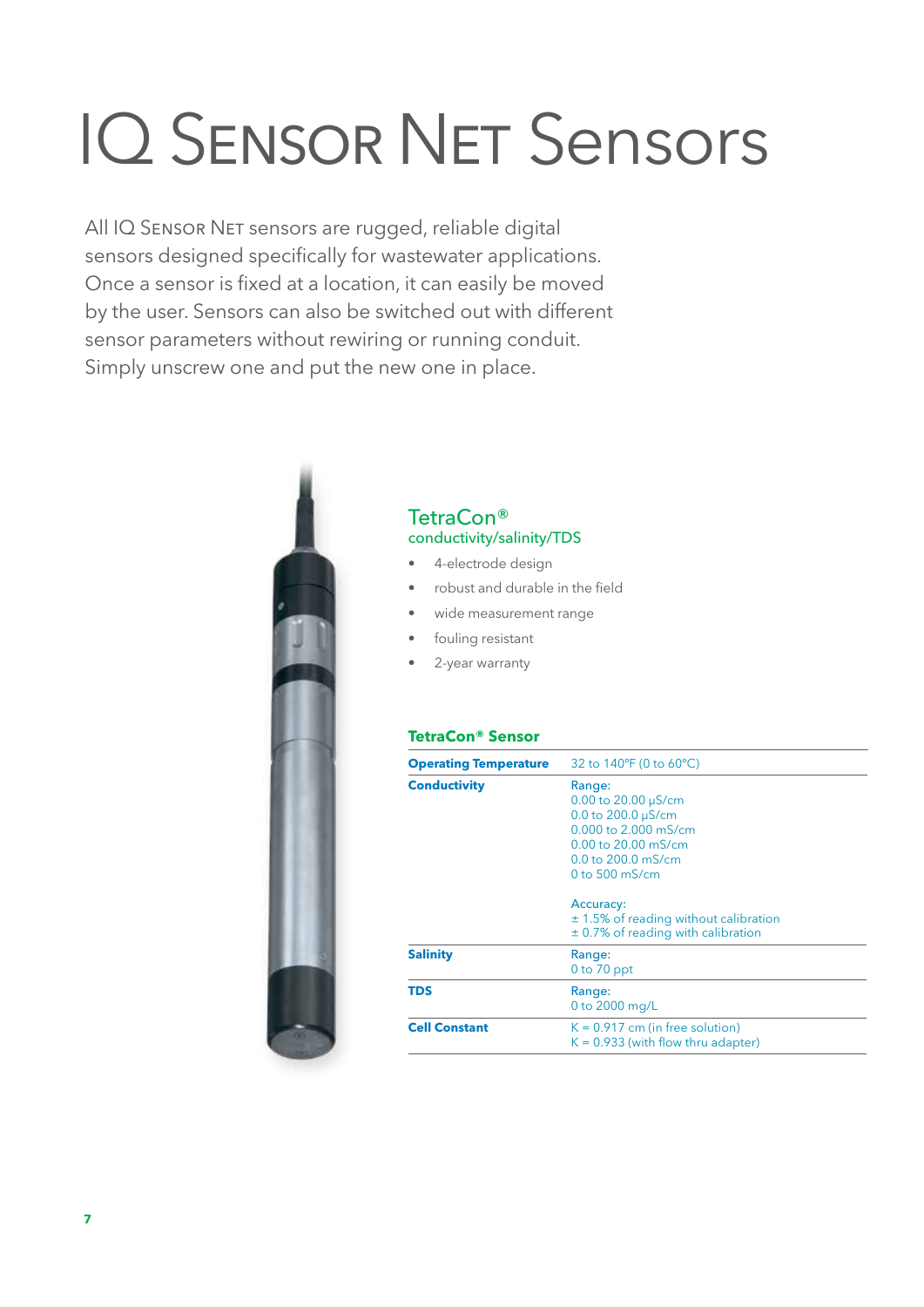# **IQ SENSOR NET Sensors**



#### SensoLyt® pH/ORP

- SensCheck function monitors sensors
- electrodes are protected
- easily replace electrodes without tools as needed
- pre-amplified sensors
- integral temperature sensor
- digital sensors store calibration
- 2-year warranty (6-months electrodes)

#### **SensoLyt® Sensor**

| <b>Operating Temperature</b> | 32 to $140^{\circ}$ F (0 to 60 $^{\circ}$ C)                                                                                                                                          |                                  |                                                                        |                                                                              |
|------------------------------|---------------------------------------------------------------------------------------------------------------------------------------------------------------------------------------|----------------------------------|------------------------------------------------------------------------|------------------------------------------------------------------------------|
| <b>Electrode Type</b>        | <b>SEA and SEA-HP</b><br>pH (gel-polymer solid elec-pH (modified gel)<br>trolyte with double pinhole electrolyte with single<br>diaphragm;<br>AqCI free and resistant<br>to sulfides) | <b>DWA</b><br>pinhole diaphragm) | <b>ECA</b><br>pH (gel electrolyte<br>with single pinhole<br>diaphragm) | PtA<br>mV (gel-polymer solid<br>electrolyte with double<br>pinhole diaphragm |
| Range                        | 2 to 12 pH units and<br>4 to 12 pH units                                                                                                                                              | 0 to 14 pH units                 | 2 to 12 pH units                                                       | $±$ 2000 mV<br>(depends on terminal)                                         |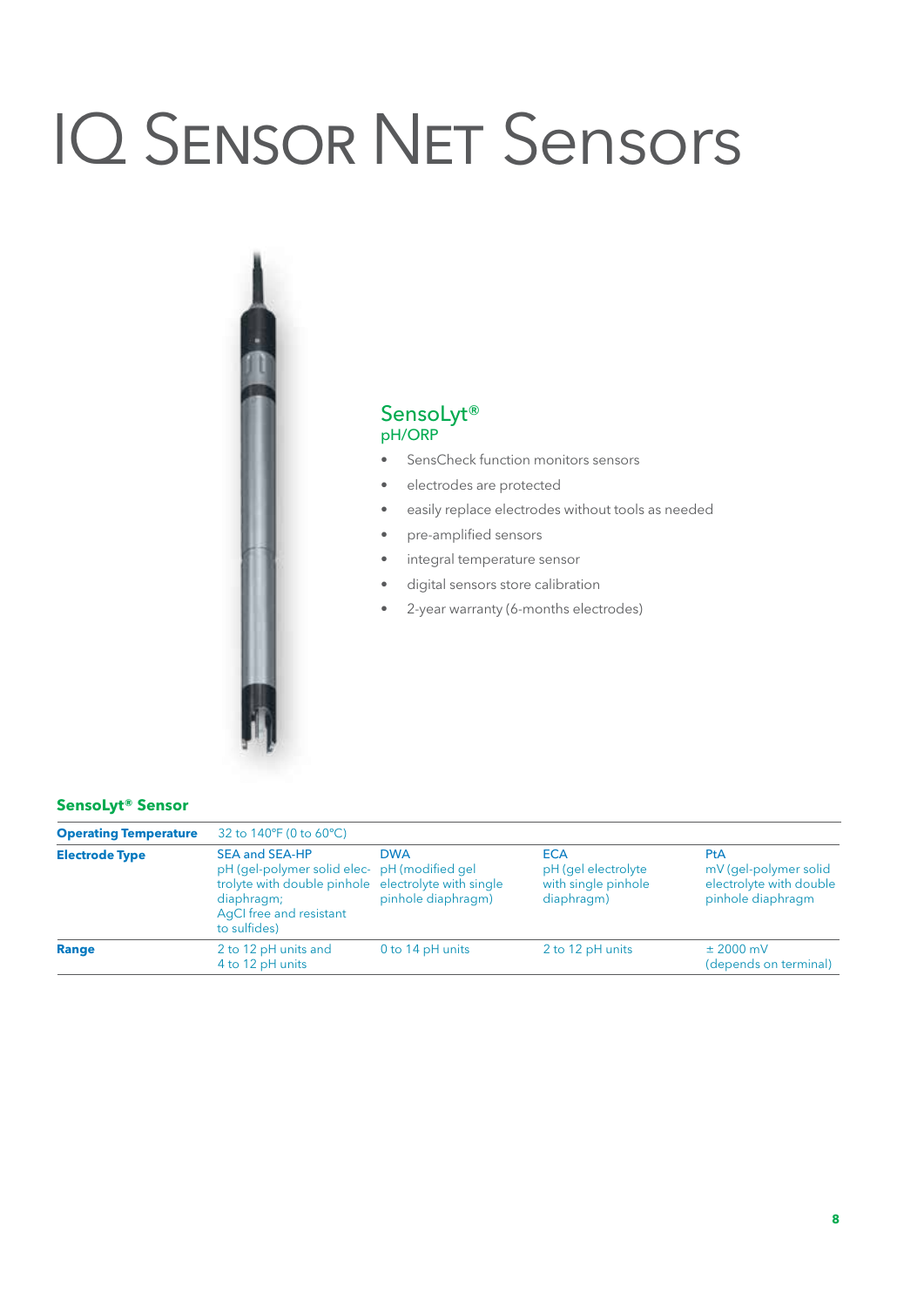

#### TriOxmatic® DO electrochemical

- SensReg function monitors electrolytic solution
- SensLeak function monitors for membrane leakage
- fouling resistant
- no break-in period or long-term drift
- digital sensors store calibrations
- 2-year warranty

#### FDO® DO optical

- no electrolyte, calibration, interferences, or warm-up period
- zero oxygen consumption technology eliminates the need for stirring
- resistant to bubbles bursting on the sensor with 45 degree angle
- extremely long sensor cap life; factory calibrated

• 2-year warranty

**FDO**

#### **TriOxmatic® Sensor**

| <b>Operating Temperature</b>          | 32 to 140°F (0 to 60°C)                               |                                                                                |                                                                   |  |
|---------------------------------------|-------------------------------------------------------|--------------------------------------------------------------------------------|-------------------------------------------------------------------|--|
| <b>Electrode Type</b><br><b>Range</b> | Electrochemical DO with reference electrode           |                                                                                |                                                                   |  |
|                                       | 700 IQ (700 IQ SW)<br>$0.0$ to 60.0 mg/L<br>0 to 600% | 701 IQ<br>0.00 to 20.00 mg/L<br>0.0 to 60.0 mg/L<br>0.0 to 200.0%<br>0 to 600% | 70210<br>0 to $2000 \mu q/L$<br>0.00 to 10.00 mg/L<br>0 to $110%$ |  |
| <b>Resolution</b>                     | $0.1$ mg/L<br>1%                                      | $0.01$ mg/L<br>$0.1$ mg/L<br>0.1%<br>$1\%$                                     | $0.001$ mg/L<br>$0.01$ mg/L<br>0.1%                               |  |
| <b>Response Time at 25°C</b>          | $T90 = 180$ seconds                                   | $T90 = 30$ seconds<br>$T99 = 90$ seconds                                       | $T90 = 30$ seconds<br>$T99 = 110$ seconds                         |  |
| <b>Minimum Flow Rate</b>              | $0.05$ m/s $(1.9$ in/sec)                             | $0.23$ m/s (9 in/sec)                                                          | $0.3$ m/s (11.8 in/sec)                                           |  |

#### **FDO® Sensor**

| <b>Interferences</b>         | <b>None</b>                                                    |                                          |
|------------------------------|----------------------------------------------------------------|------------------------------------------|
| <b>Calibration</b>           | Factory calibrated                                             |                                          |
| <b>Operating Temperature</b> | 23 to 122°F (-5 to 50°C)                                       |                                          |
| <b>Electrode Type</b>        | Optical DO                                                     |                                          |
| Range                        | 0 to 20.00 mg/L<br>0 to 200.0%                                 |                                          |
| <b>Resolution</b>            | $0.01$ mg/L<br>0.1%                                            |                                          |
| <b>Response Time at 25°C</b> | <b>FDO 70010</b><br>$T90 = 150$ seconds<br>$T99 = 200$ seconds | <b>FDO 701 IQ</b><br>$T90 = 680$ seconds |
| <b>Minimum Flow Rate</b>     | 0 - none required                                              |                                          |
|                              |                                                                |                                          |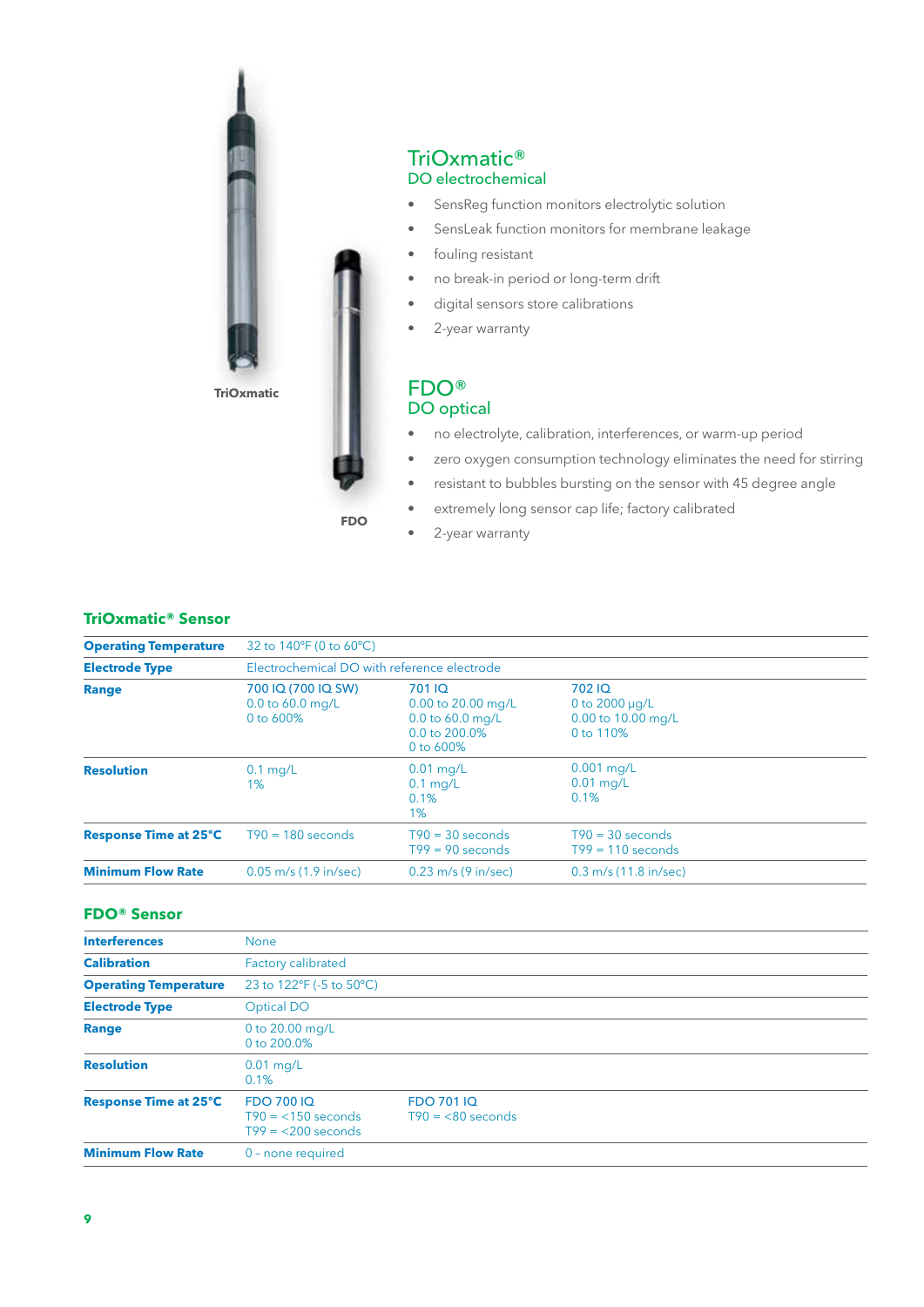## IQ Sensor Net Sensors



#### VisoTurb® turbidity

- multi-point factory calibration; no need to recalibrate; matrix adjustment is possible
- ultrasonic cleaning with UltraClean technology; prevents initial biofouling from taking place
- nephelometric measurement technology
- sample discoloration does not affect measurements
- 2-year warranty

#### ViSolid® TSS

- multi-point factory calibration; no need to recalibrate; matrix adjustment is possible
- ultrasonic cleaning with UltraClean technology; prevents initial biofouling from taking place
- uses two measurement methods depending on concentrations – either scattered light or backscatter
- 2-year warranty

#### **VisoTurb® and ViSolid® Sensors**

| <b>SensCheck</b>      | Continually monitors sensor functionality                                          |                            |                       |  |  |  |  |  |
|-----------------------|------------------------------------------------------------------------------------|----------------------------|-----------------------|--|--|--|--|--|
| <b>Range VisoTurb</b> | The measuring range can be selected from<br>the following measuring ranges on site |                            |                       |  |  |  |  |  |
|                       | FNU, NTU, TEF:                                                                     | mg/L $SiO2$ ; ppm $SiO2$ : | $g/L$ TSS:            |  |  |  |  |  |
|                       | 0 to 4000 FNU                                                                      | 0.1 to 4000 mg/L $SiO2$    | 0.0001 to 400 g/L TSS |  |  |  |  |  |
|                       | $0 - 0.4$                                                                          | $0 - 0.400$                | 0-0.400mg/L           |  |  |  |  |  |
|                       | $0 - 4$                                                                            | $0 - 4.00$                 | $0-4.00$ mg/L         |  |  |  |  |  |
|                       | $0 - 40$                                                                           | $0 - 40$                   | $0-40$ mg/L           |  |  |  |  |  |
|                       | $0 - 400$                                                                          | $0 - 400$                  | 0-400mg/L             |  |  |  |  |  |
|                       | $0 - 4000$                                                                         | $0 - 4000$                 | $0-4.00$ g/L          |  |  |  |  |  |
|                       |                                                                                    |                            | $0-40q/L$             |  |  |  |  |  |
|                       |                                                                                    |                            | $0-400$ g/L           |  |  |  |  |  |
| <b>Range ViSolid</b>  | The measuring range can be selected from<br>the following measuring ranges on site |                            |                       |  |  |  |  |  |
|                       | $g/L$ SiO <sub>2</sub> , % SiO <sub>2</sub> :                                      | $g/L$ TSS, % TSS:          | g/LTSS                |  |  |  |  |  |
|                       | 0.01 to 300 g/L $SiO2$                                                             | 0.003 to 1000 g/L TSS      | $0 - 0.400$           |  |  |  |  |  |
|                       | 0.001 to 30% $SiO2$                                                                | 0.0003 to 100% TSS         | $0 - 4.00$            |  |  |  |  |  |
|                       |                                                                                    |                            | $0 - 40$              |  |  |  |  |  |
|                       |                                                                                    |                            | $0 - 400$             |  |  |  |  |  |
|                       |                                                                                    |                            | $0 - 1000$            |  |  |  |  |  |



UltraClean technology keeps sensor clean even after a 30-day deployment.

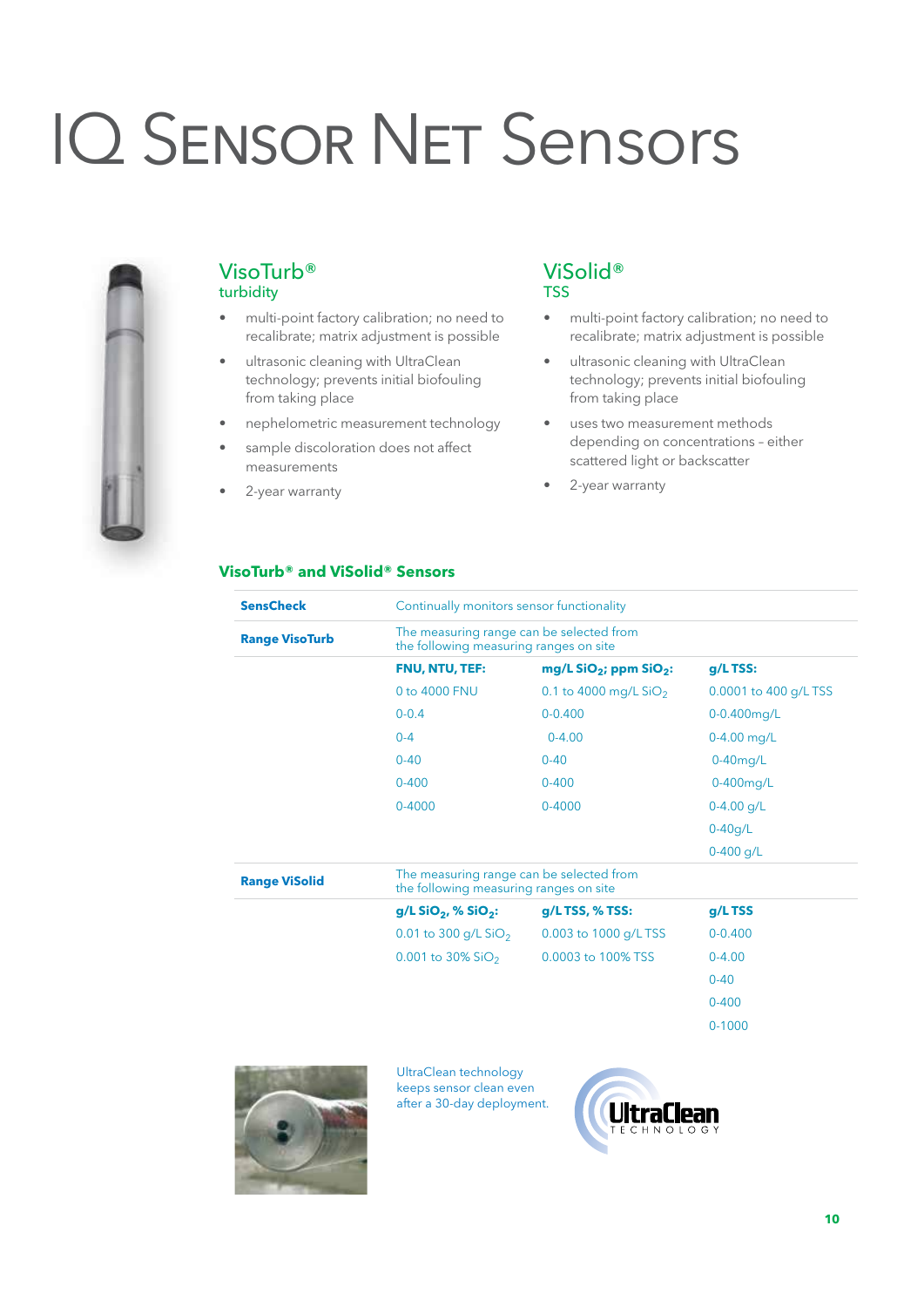

#### VARiON®

#### ammonium/nitrate/potassium

- single- or dual-measurement of ammonium and nitrate; compensation for potassium/chloride
- factory calibrated
- reference electrode; prevents interferences
- matrix adjustment is possible
- 2-year warranty

#### AmmoLyt<sup>®</sup> | NitraLyt<sup>®</sup>  $ammonium/potassium$  nitrate



- ammonium or nitrate measurement with continuous compensation
- factory calibrated
- reference electrode prevents interferences (potassium for AmmoLyt® and chloride for NitraLyt®)
- matrix adjustment is possible
- 2-year warranty

#### **VARiON®, AmmoLyt® and NitraLyt® Sensors**

| <b>Operating Temperature</b>              | 32 to 140°F (0 to 40°C)                                                             |                                                                                                                    |  |  |  |  |  |  |
|-------------------------------------------|-------------------------------------------------------------------------------------|--------------------------------------------------------------------------------------------------------------------|--|--|--|--|--|--|
| <b>Electrode Type</b>                     | <b>ISE Ammonium</b><br>(VARION® or AmmoLyt®)                                        | <b>ISE Nitrate</b><br>(VARION® or NitraLyt®)<br>$NO3-N$ :<br>1 to 1000 mg/L / 1 mg/L<br>0.1 to 100 mg/L / 0.1 mg/L |  |  |  |  |  |  |
| <b>Range/Resolution</b><br><b>VARION®</b> | $NH4-N$ :<br>1 to 1000 mg/L / 1 mg/L<br>0.1 to $100 \text{ mg/L} / 0.1 \text{mg/L}$ |                                                                                                                    |  |  |  |  |  |  |
|                                           | $NHA$ :<br>1 to $1290 \,\mathrm{mg/L}$ / 1 mg/L<br>0.1 to 129.0 mg/L / 0.1 mg/L     | $NO3$ :<br>5 to 4500 mg/L / 1 mg/L<br>0.5 to 450.0 mg/L / 0.1 mg/L                                                 |  |  |  |  |  |  |
|                                           | K+ (compensation):<br>1 to 1000 mg/L / 1 mg/L                                       | <b>CL-</b> (compensation):<br>1 to 1000 mg/L / 1 mg/L                                                              |  |  |  |  |  |  |
| <b>pH</b> Range                           | 4 to 8.5 pH units                                                                   | 4 to 11 pH units                                                                                                   |  |  |  |  |  |  |
|                                           |                                                                                     |                                                                                                                    |  |  |  |  |  |  |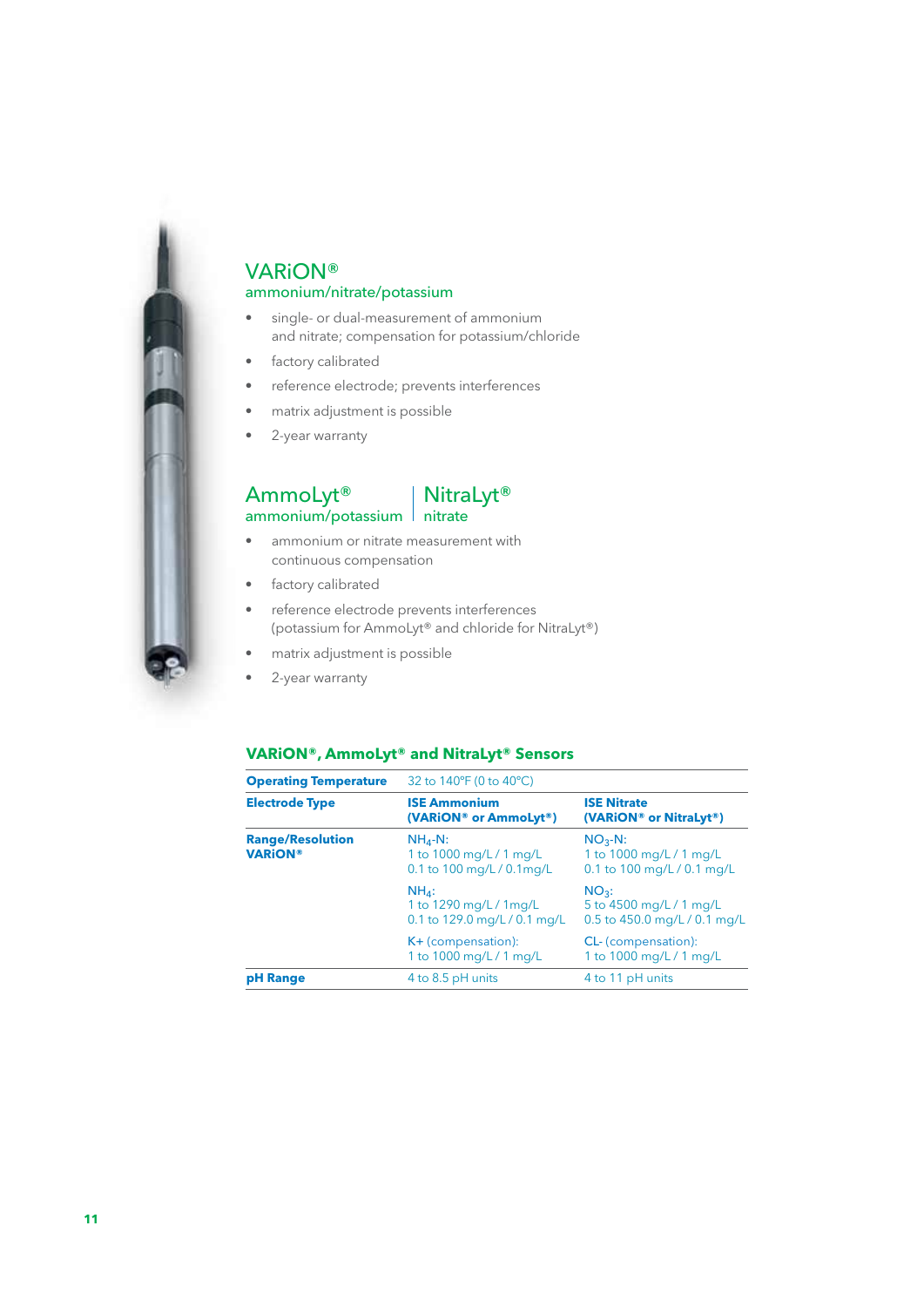## IQ Sensor Net Sensors

| WitraClean<br>NitraVis® Sensor |                                                                           |                                         |  |  |  |  |  |
|--------------------------------|---------------------------------------------------------------------------|-----------------------------------------|--|--|--|--|--|
| <b>Operating Temperature</b>   | 32 to 113°F (0 to 45°C)                                                   |                                         |  |  |  |  |  |
| <b>Electrode Type</b>          | Spectral measurement in the UV/VIS range<br>(200 to 720 nm)               |                                         |  |  |  |  |  |
|                                | NitraVis <sup>®</sup> 701<br>(influent/aeration)                          | NitraVis <sup>®</sup> 705<br>(effluent) |  |  |  |  |  |
| Range                          | $NO3 - N$ :<br>0.1 to 100.0 mg/L                                          | $NO3-N$ :<br>0.01 to 25.0 mg/L          |  |  |  |  |  |
|                                | N02-N - 0-30mg/L (for<br>inlet/activation) and<br>0-25mg/L (for effluent) | TSS:<br>0 to 900.0 mg/L                 |  |  |  |  |  |
|                                | TSS:<br>0 to 10.00 g/L                                                    |                                         |  |  |  |  |  |
| <b>Accuracy</b>                | ± 3% of mesured value<br>$\pm$ 0.5 mg/L                                   |                                         |  |  |  |  |  |
| pH Range                       | 4 to 9 pH units                                                           |                                         |  |  |  |  |  |

#### **CarboVis® and NiCaVis® Sensors**

**Operating Temperature** 32 to 113°F (0 to 45°C)

#### NitraVis® nitrate/nitrite\*/TSS\*\*

- optical spectral measurement
- factory calibrated
- ultrasonic cleaning with UltraClean technology; prevents initial biofouling from taking place
- 2-year warranty

#### CarboVis® COD/TOC/DOC/BOD/SAC/TSS

- optical spectral measurement
- ultrasonic cleaning with UltraClean technology; prevents initial biofouling from taking place
- continuous real-time values; no sample transport or sample preparation needed
- compensates for interferences and turbidity
- compressed air cleaning available
- 2-year warranty

#### NiCaVis® nitrate/nitrite/COD/TOC/DOC/BOD/SAC

- optical spectral measurement
- continuous real-time values; no sample transport or sample preparation needed
- compensates for interferences and turbidity
- compressed air cleaning available
- 2-year warranty

| <b>Electrode Type</b>                                                                                                                                                                                                 | Spectral measurement in the UV/VIS range (200 to 720 nm) |                                         |                                                 |                                 |  |  |  |  |
|-----------------------------------------------------------------------------------------------------------------------------------------------------------------------------------------------------------------------|----------------------------------------------------------|-----------------------------------------|-------------------------------------------------|---------------------------------|--|--|--|--|
| CarboVis <sup>®</sup> 701<br><b>Measuring Range***</b><br>COD:<br>$020,000$ mg/l<br>TOC:<br>$020,000$ mg/l<br>SAC:<br>$05,000$ m-1<br>DOC:<br>$012,500$ mg/l<br>BOD:<br>$08,000 \,\mathrm{mg/l}$<br>UVT:<br>0.0100.0% | (influent/effluent)                                      | CarboVis <sup>®</sup> 705<br>(effluent) | <b>NiCaVis 701 IQ NI</b><br>(influent/effluent) | NiCaVis 705 IQ Ni<br>(effluent) |  |  |  |  |
|                                                                                                                                                                                                                       |                                                          | COD:<br>$0.0800.0$ mg/l                 | $NO3-N:$<br>$0.0$ 150.0 mg/l                    | $NO3-N:$<br>$0.0050.00$ mg/l    |  |  |  |  |
|                                                                                                                                                                                                                       |                                                          | TOC:<br>$0.0500.0$ mg/l                 | $NO2-N:$<br>$0.0075.00$ mg/l                    | $NO2-N:$<br>$0.0025.00$ mg/l    |  |  |  |  |
|                                                                                                                                                                                                                       |                                                          | SAC:<br>$0.0600.0$ m-1                  | COD:<br>$020,000$ mg/l                          | COD:<br>$0.0800.0$ mg/          |  |  |  |  |
|                                                                                                                                                                                                                       |                                                          | DOC:<br>$0.0500.0$ mg/l                 | TOC:<br>$020,000$ mg/l                          | TOC:<br>$0.0500.0$ mg/l         |  |  |  |  |
|                                                                                                                                                                                                                       |                                                          | BOD:<br>$0.0500.0$ mg/l                 | SAC:<br>$05,000$ m-1                            | SAC:<br>$0.0600.0$ m-1          |  |  |  |  |
|                                                                                                                                                                                                                       |                                                          | UVT:<br>0.0100.0%                       | DOC:<br>$012,500$ mg/l                          | DOC:<br>$0.0500.0$ mg/          |  |  |  |  |
|                                                                                                                                                                                                                       |                                                          |                                         | BOD:<br>$08,000 \,\mathrm{mq/l}$                | BOD:<br>$0.0500.0$ mg/l         |  |  |  |  |
|                                                                                                                                                                                                                       |                                                          |                                         | UVT:<br>0.0100.0%                               | UVT:<br>0.0100.0%               |  |  |  |  |

**pH Range** 4 to 12 pH units **12** 

\*For models with NI option. \*\* For models with TSS option.

\*\*\*Measurement ranges dependent on measuring location and application.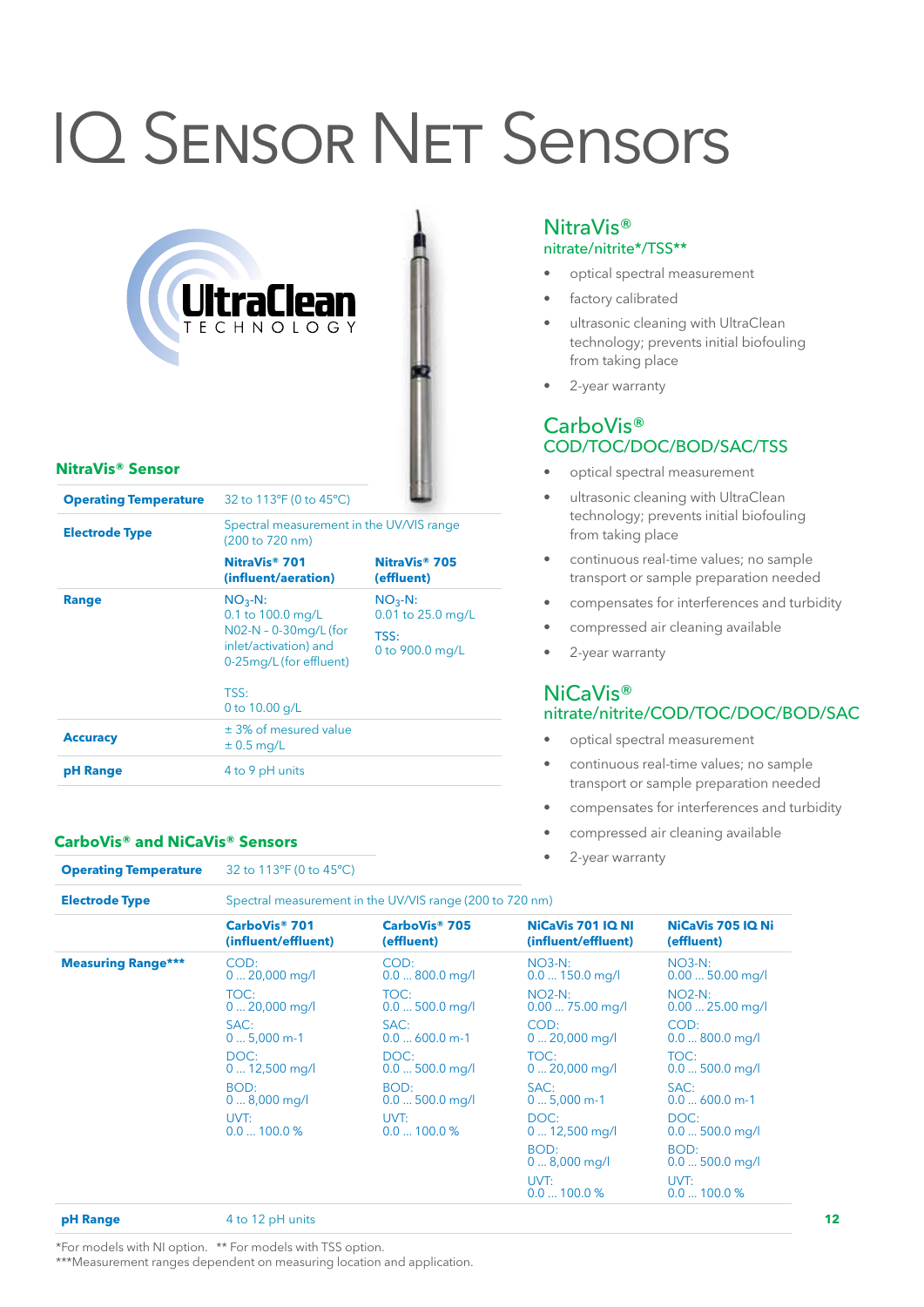

|                                             | <b>Sensors</b>   |                      |                                       |                              |                         |                   |             |                       |                   |                                   |                                                        |                                         |               |
|---------------------------------------------|------------------|----------------------|---------------------------------------|------------------------------|-------------------------|-------------------|-------------|-----------------------|-------------------|-----------------------------------|--------------------------------------------------------|-----------------------------------------|---------------|
|                                             | TriOxmatic®<br>÷ | FDO®<br>$\mathbf{N}$ | SensoLyt <sup>®</sup><br>$\mathbf{c}$ | <b>TetraCon®</b><br><b>e</b> | 5 VisoTurb <sup>®</sup> | <b>O</b> ViSolid® | 7 NitraVis® | CarboVis®<br>$\infty$ | <b>9 NiCaVis®</b> | <b>OVARION®</b><br>$\blacksquare$ | AmmoLyt®<br>$\overline{\phantom{a}}$<br>$\blacksquare$ | 2 NitraLyt®<br>$\overline{\phantom{0}}$ | <b>13 IFL</b> |
| <b>Parameters</b>                           |                  |                      |                                       |                              |                         |                   |             |                       |                   |                                   |                                                        |                                         |               |
| Temperature                                 | $\bullet$        | $\bullet$            | $\bullet$                             | $\bullet$                    | $\bullet$               | $\bullet$         | $\bullet$   | $\bullet$             | $\bullet$         | $\bullet$                         | $\bullet$                                              | $\bullet$                               |               |
| DO (electrochemical)                        | $\bullet$        |                      |                                       |                              |                         |                   |             |                       |                   |                                   |                                                        |                                         |               |
| DO (optical)                                |                  | $\bullet$            |                                       |                              |                         |                   |             |                       |                   |                                   |                                                        |                                         |               |
| pH                                          |                  |                      | $\bullet$                             |                              |                         |                   |             |                       |                   |                                   |                                                        |                                         |               |
| <b>ORP</b>                                  |                  |                      | $\bullet$                             |                              |                         |                   |             |                       |                   |                                   |                                                        |                                         |               |
| Conductivity                                |                  |                      |                                       | ۰                            |                         |                   |             |                       |                   |                                   |                                                        |                                         |               |
| Salinity                                    |                  |                      |                                       | $\bullet$                    |                         |                   |             |                       |                   |                                   |                                                        |                                         |               |
| Turbidity                                   |                  |                      |                                       |                              | $\bullet$               |                   |             |                       |                   |                                   |                                                        |                                         |               |
| <b>TSS</b>                                  |                  |                      |                                       |                              |                         | $\bullet$         | $\bullet$   | $\bullet$             | $\bullet$         |                                   |                                                        |                                         |               |
| Ammonium                                    |                  |                      |                                       |                              |                         |                   |             |                       |                   | $\bullet$                         | $\bullet$                                              |                                         |               |
| <b>Nitrate</b>                              |                  |                      |                                       |                              |                         |                   | $\bullet$   |                       | $\bullet$         | $\bullet$                         |                                                        | $\bullet$                               |               |
| <b>Nitrite</b>                              |                  |                      |                                       |                              |                         |                   | $\bullet$   |                       | $\bullet$         |                                   |                                                        |                                         |               |
| Potassium                                   |                  |                      |                                       |                              |                         |                   |             |                       |                   | $\bullet$                         | $\bullet$                                              |                                         |               |
| Chloride*                                   |                  |                      |                                       |                              |                         |                   |             |                       |                   | $\bullet$                         | $\bullet$                                              |                                         |               |
| COD (chemical oxygen demand)                |                  |                      |                                       |                              |                         |                   |             | $\bullet$             | $\bullet$         |                                   |                                                        |                                         |               |
| TOC (total organic carbon)                  |                  |                      |                                       |                              |                         |                   |             | $\bullet$             | $\bullet$         |                                   |                                                        |                                         |               |
| <b>BOD</b> (biochemical oxygen demand)      |                  |                      |                                       |                              |                         |                   |             | $\bullet$             | $\bullet$         |                                   |                                                        |                                         |               |
| DOC (dissolved organic carbon share of TOC) |                  |                      |                                       |                              |                         |                   |             | $\bullet$             | $\bullet$         |                                   |                                                        |                                         |               |
| SAC (spectral absorption coefficient)       |                  |                      |                                       |                              |                         |                   |             | ۰                     | ۰                 |                                   |                                                        |                                         |               |
| Interface (Sludge) Level Measurement**      |                  |                      |                                       |                              |                         |                   |             |                       |                   |                                   |                                                        |                                         |               |

\*Chloride is used as compensation only and is not a visible parameter on the IQSN system. Please contact us for more information.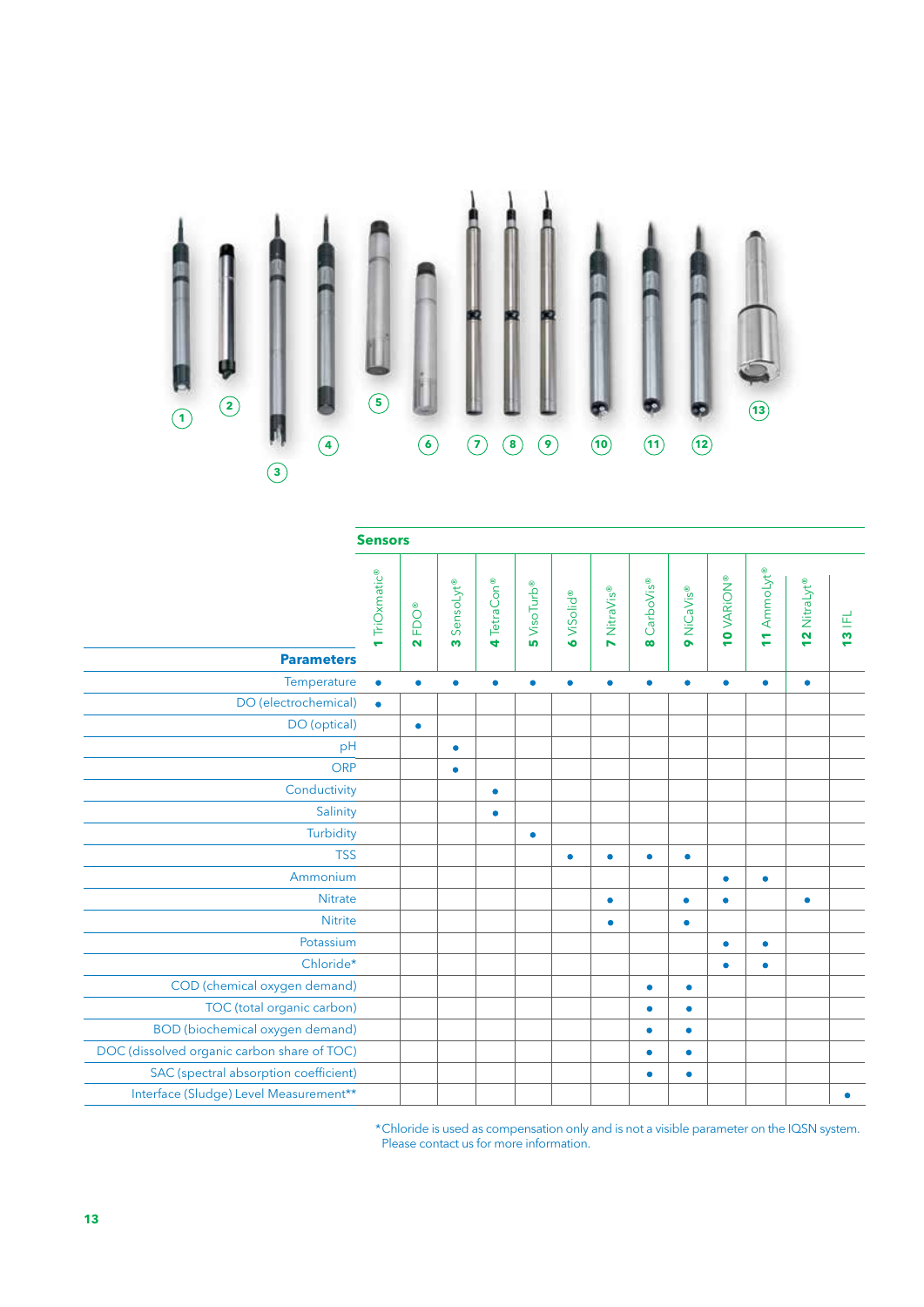### System-wide Process Monitoring & Control

**Aeration:** D.O., Ammonium, Nitrate, TSS, pH

li 1

#### **IQ Sensor Net 2020 XT Influent:**  pH, Conductivity, Ammonium, COD, TOC, DOC, BOD, SAC

1,843

 $000000$ 

 $1.55$ 988

 $6.62 -$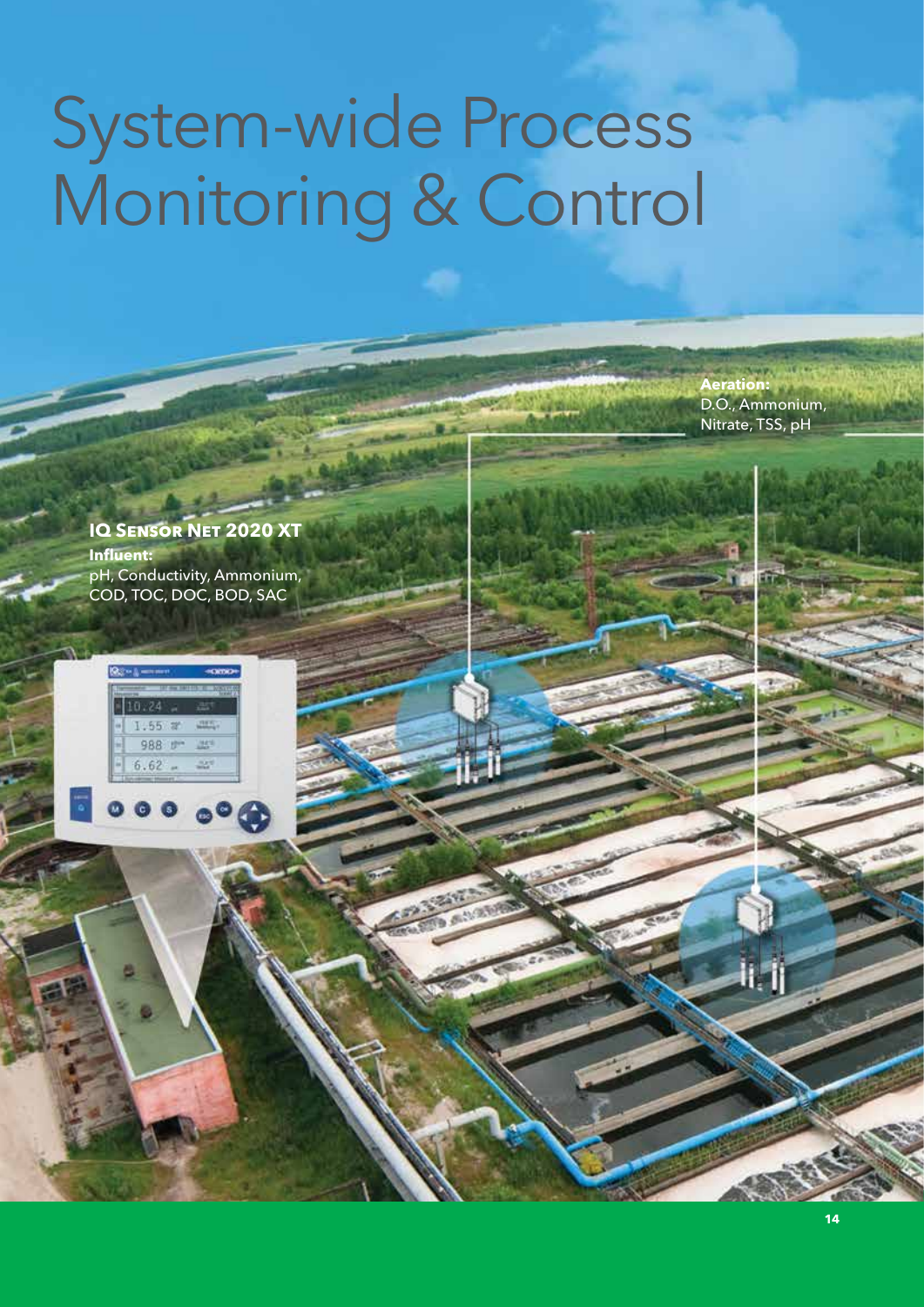#### **Effluent:**

Ammonium, Nitrate, pH, Conductivity, D.O., Turbidity, COD, TOC, DOC, BOD, SAC

> **Back-up Terminal Final Settling:** Nitrogen, Turbidity, TSS, pH, Sludge Blanket Level

.....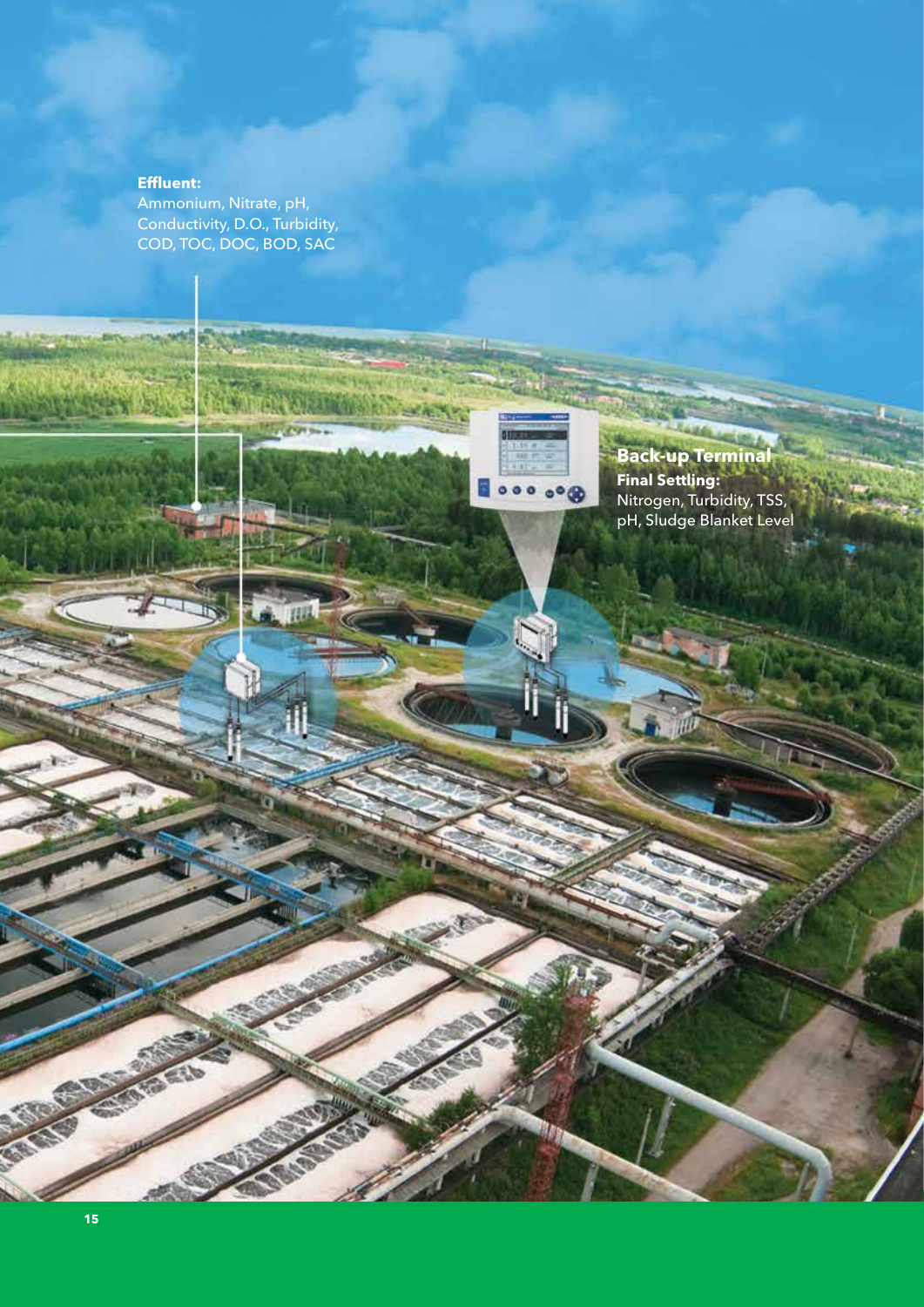# Only WTW

The modular WTW IQ SENSOR NET water quality control system (2020 XT, 282/284) is a complete sensor network for a variety of installation needs. This powerful system lets you easily add more modules or sensors at any time while continuously measuring water quality anywhere in your facility for the ultimate process control. In addition, you receive the exclusive benefits below, as provided only by WTW. Sheer genius.

> One cable for power and communication

Terminal connects to any module on network

2-year lightningstrike warranty

3-year warranty, terminals and displays

2-year warranty, sensors

Terminals, modules, and sensors can be placed anywhere in the network

Connect up to 20 sensors

Network scales easily without new hardware or engineering

conductivity, temperature, pH, ORP (Redox), nitrate, nitrite, ammonium,

DOC, TOC

Smart technology recognizes and displays sensors

Network outputs analog and digital signals



potassium, turbidity, TSS, COD, BOD, SAC, Optical DO sensor is immune to bubbles in the medium with unique design

Ultrasonic cleaning integrated into turbidity, TSS and UV sensors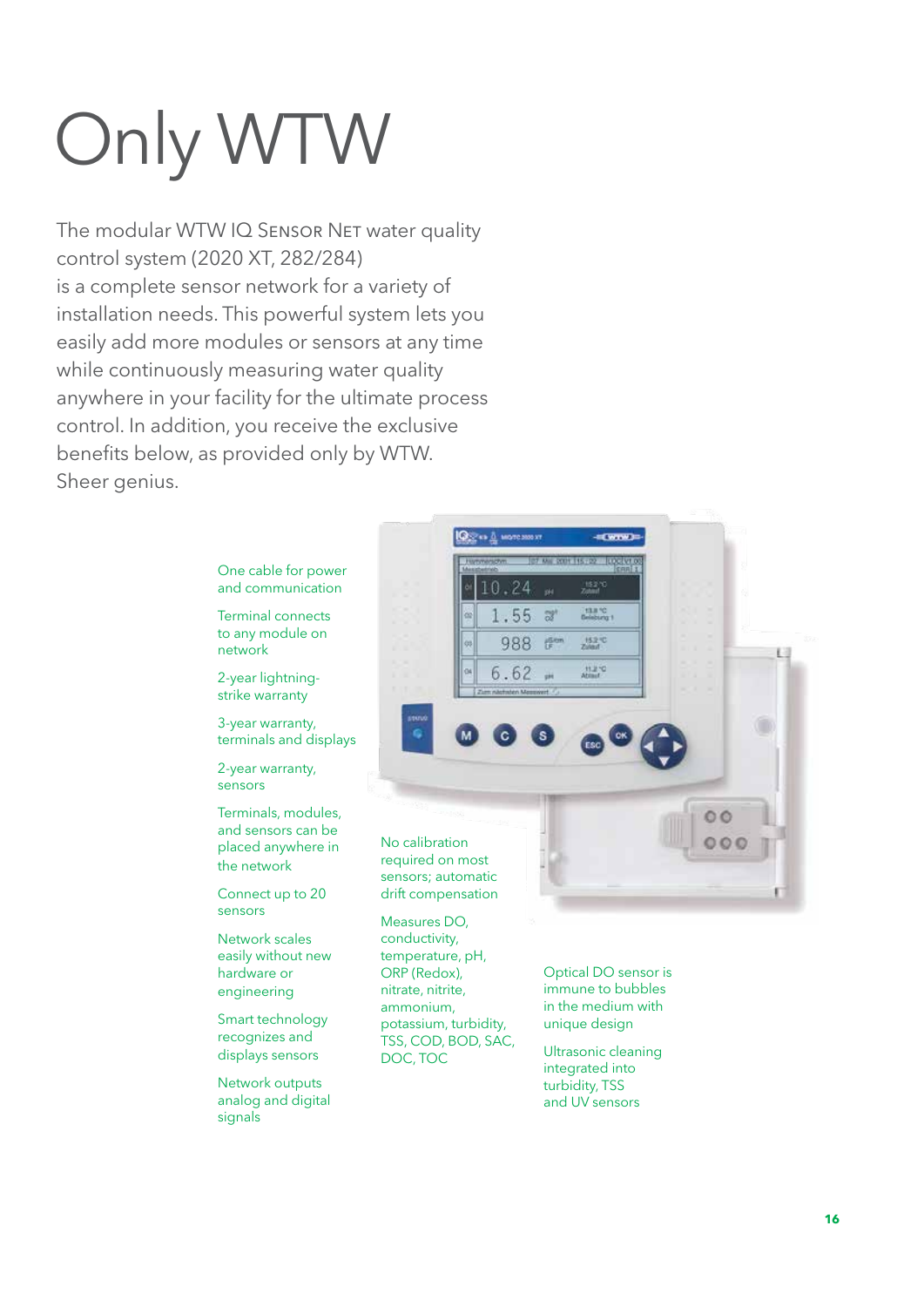## Order Guide

Building a system is easy. Just choose an IQ SENSOR NET terminal, select which modules you'll need, determine your distances for cabling, and select your parameters. And don't forget your accessories. Let's get started.

**Step 1** (terminal) - the first step is to decide which terminal/controller will be required. Always consider future needs and possible system expansion.

Model DIQ/S 282 CR-3 : 1-2 IQ sensors, 3 x (0) 4-20mA, 3 x relays Model DIQ/S 282-PR : 1-2 IQ sensors, PROFIBUS connection, 3 x relays. D-SUB connector required Model DIQ/S 282-MOD : 1-2 IQ sensors, MODBUS connection, 3 x relays. D-SUB connector required Model DIQ/S 282 CR3-E : 1-2 IQ sensors, 3 x (0) 4-20mA, 3 x relays. RJ45 interface for internet connection and remote control Model DIQ/S 282 – EF : 1-2 IQ sensors, Ethernet fieldbus, internet connection, remote control, 3 x relays

Model DIQ/S 284 CR-3 : Upto 4 IQ sensors, 3 x (0) 4-20mA, 3 x relays Model DIQ/S 284-PR : Upto 4 IQ sensors, PROFIBUS connection, 3 x relays. D-SUB connector required Model DIQ/S 284-MOD : Upto 4 IQ sensors, MODBUS connection, 3 x relays. D-SUB connector required Model DIQ/S 284 CR3-E : Upto 4 IQ sensors, 3 x (0) 4-20mA, 3 x relays. RJ45 interface for internet connection and remote control Model DIQ/S 284 – EF : Up to 4 IQ sensors, Ethernet fieldbus, internet connection, remote control, 3 x relays 2020 XT H3 : For upto 20 sensors. 3 analog outputs (4-20mA) and 3 relays 2020 XT H3 C6 : For upto 20 sensors. 6 analog outputs (4-20mA)

There are also several kits including terminals and modules together.

**Step 2** (modules) - the next step is dependent on the unique application. The modules fall into 9 general categories. Power Supply, Analog Output, Interface, Magnetic Valve, Wireless, Analog Input, Extension, and Controller modules. Some modules are combined functionality modules.

**Step 3** (cables) - cable decisions are relatively simple. The application should be understood enough to know distances within the IQ SENSOR NET system.

SACIQ – sensor adapter cable; connects to each sensor - specific or special order lengths (in meters) available along with seawater option for highly corrosive applications

SNCIQ – sensor network cable; connects modules to other modules and terminals in the network - specific or special order lengths (in meters) available

**Step 4** (sensors) – it is necessary to know what parameters are required. It may only be a couple parameters at multiple locations or multiple parameters at a couple locations – either way, your requirements will determine which sensors are needed.

**Step 5** (accessories) - mounting panels, cleaning brushes, calibrations standards and more.